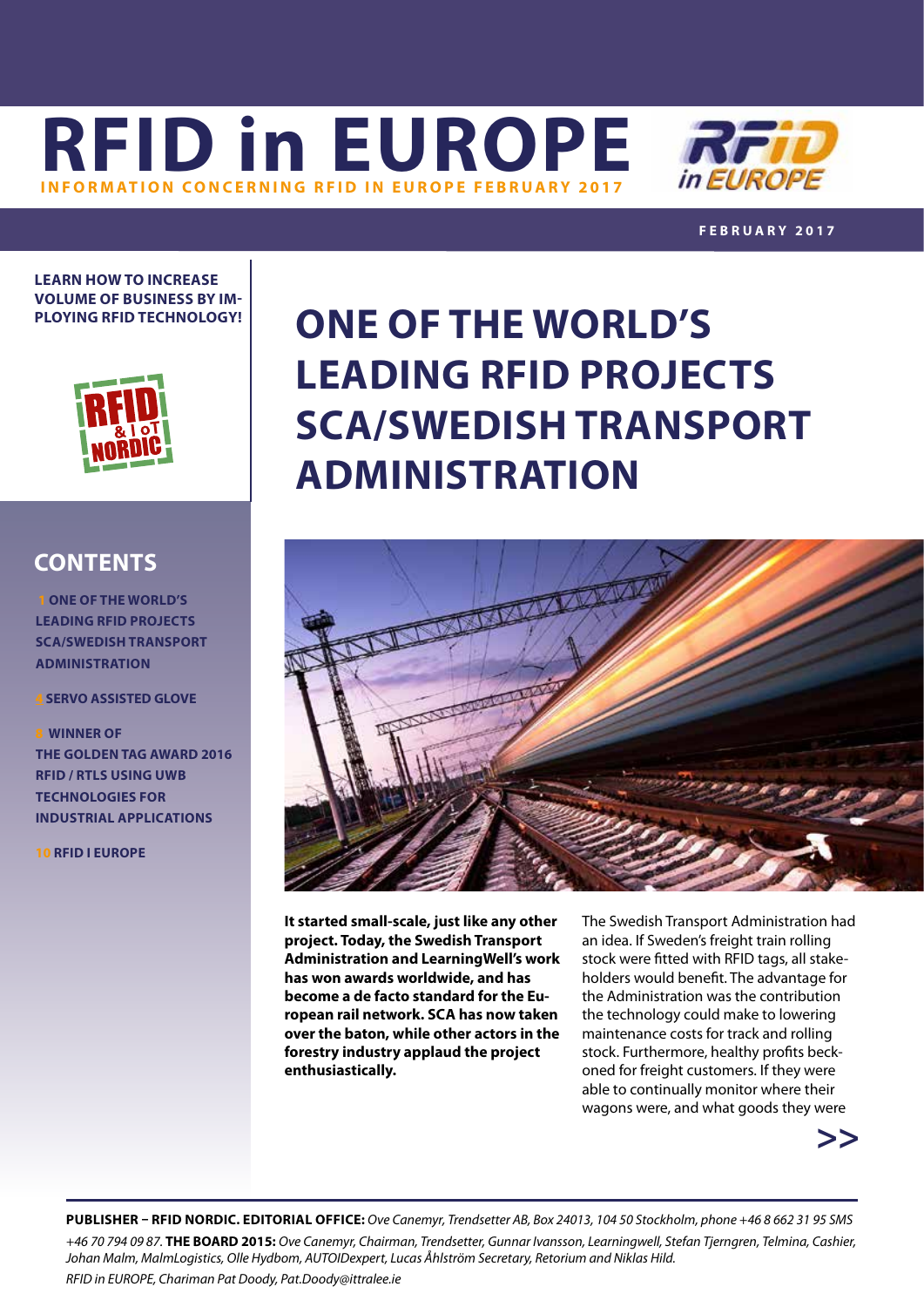



transporting, they could save valuable time on loading and deliveries.

Initial testing showed that accurate timing to final destinations, and concise information about trains' wagon order could save freight operators an hour's work during unloading.

*Whe When we were appointed as strategic advisors at the end of 2008, we could see that the Administration had a great idea, but that they had missed some basic* 

**points,<br><sub>Says Gunnar Iva<br>LearningWell's I**</sub> says Gunnar Ivansson, who has been LearningWell's RFID expert on the project ever since. We quickly concluded that they should expand their horizons beyond Sweden's borders because the majority of freight traffic in Sweden originates from the continent.

#### **SCA HEADS DEVELOPMENT OF FORESTRY-SWEDEN**

Lars Jonsson at SCA says that he came across the Administration's project by chance. SCA had carried out its own tests, but had not yet identified a satisfactory solution. When he heard about the new system, he called the Administration immediately to find out more about it.

He explains that the project SCA now runs together with LearningWell is widely talked about in the Swedish forestry sector, and that there is a great deal of interest in how the project will perform.

*" on making time savings, The entire sector is focused and it's in this area that the solution will save substantial sums of money when* 

*it's fully implemented.***<br>All actors in the forestry sector face a<br>common problem. A key challenge is** All actors in the forestry sector face a common problem. A key challenge is keeping track of information about timber, from felling to delivery to customers. With the system SCA and

LearningWell are now building, the expectation is to improve quality and secure virtually all information, even at terminals that store up to 100,000 cubic metres of timber.

"Naturally, I'm proud that we're driving this initiative," says Jonsson. "I like that LearningWell is hands-on, and very easy to work with. Whenever we make a decision and start something, everything goes very quickly. They're focused on solving issues for us here and now, rather than coming up with something that works in 10 years' time."

#### **A MULTI-AWARD WINNING PROJECT**

In comparison to rival solutions, RFID tags are easier to use and cheaper. Reading is automatic and works even when trains are travelling at high speeds. Furthermore, it has become a de facto standard for rail networks across Europe.

There are currently some 240 RFID readers installed in Sweden and around 4,000 wagons that use the technology. This means that around a quarter of Sweden's freight rolling stock are fitted with RFID and can be tracked all over the country. The Administration and goods shippers across Europe see considerable advantages with the project. Evaluations are currently underway to also use the system on trucks.

To date, the solution has won the Golden Tag and the Mini Tag at the European Tag Awards. The Mini Tag went specifically to LearningWell for "significantly contributing to the successes" of the project. Prior to this, the system won the global standardisation organisation GS1's prize for the world's top project – all categories. And it was one of three finalists in the RFID Journal Award Best Implementation category.

*Want to know more? Tord Larsson-Steen, CEO West [tord.larsson-steen@learningwell.se](mailto:tord.larsson-steen@learningwell.se) / +46 70 577 61 33*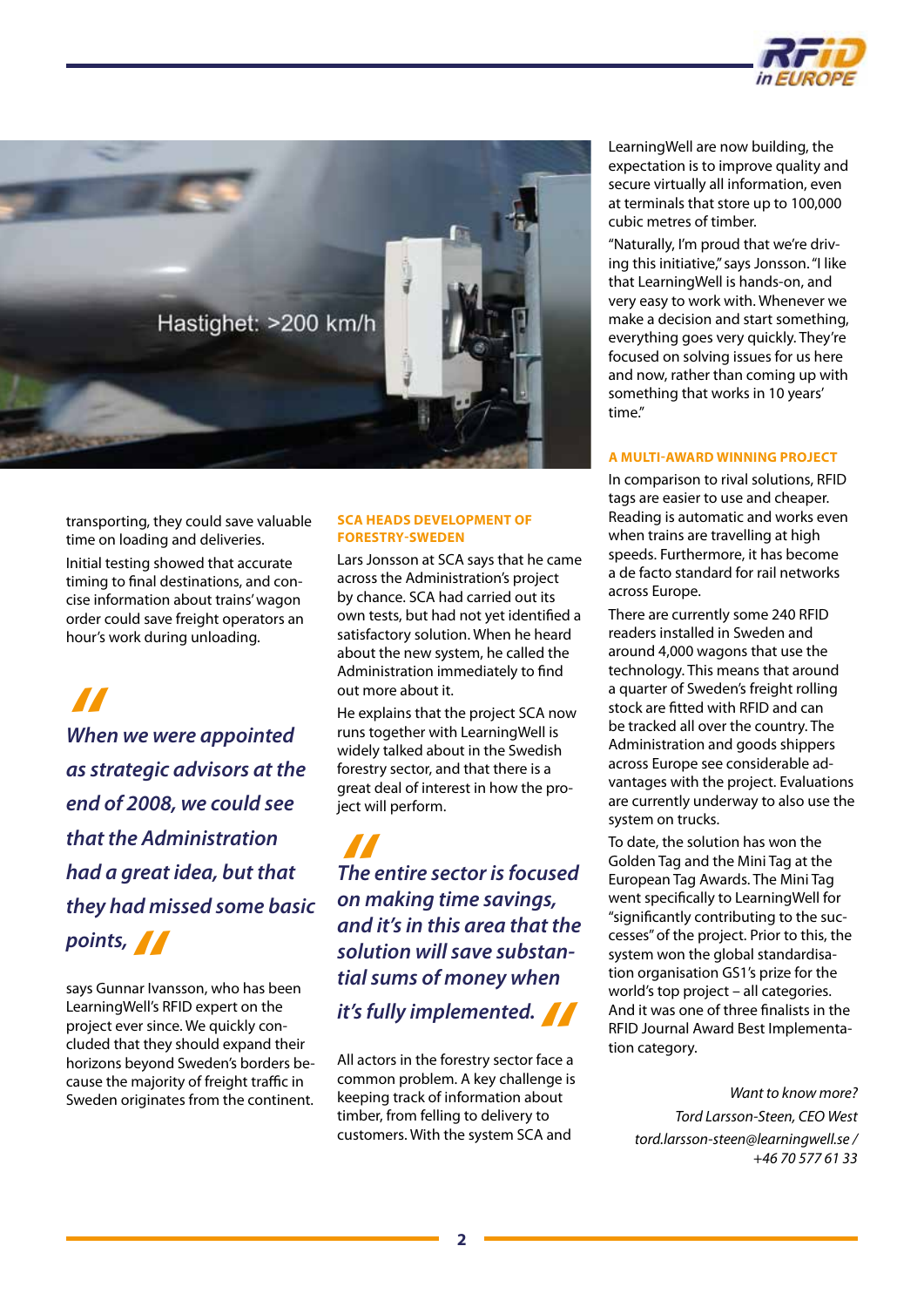

## **Verifone**®

# **FORGET CASH. CONSUMERS WANT CONTACTLESS!**



# **PEANS LOVE IT.** of all transactions through our UK gateway are now **1 CONTACTLESS**

Consumers are using contactless in over **EUROPEAN<br>COUNTRIES** 

This year we expect **BILLION 10**

European contactless transactions"

 $\mathcal{L}(\mathcal{U})$ They carry over **131 MILLION** Visa contactless cards<sup>"</sup>

And the value of contactless **DOUBLE**<sup>"</sup><br>payments across the continent will

By 2019,**10%**of transactions in Europe will be **CONTACTLESS** 



All Europe's POS terminals will be **CONTACTLESS BY 2020<sup>\*</sup>** 

- UK Card Association
- ii Creditcard.com
- iii Visa Europe
- iv Barclaycard
- v Mastercard
- vi Accenture
- vii Gemalto
- viii Visa and Mastercard mandates

**LET'S TALK www.verifone.com**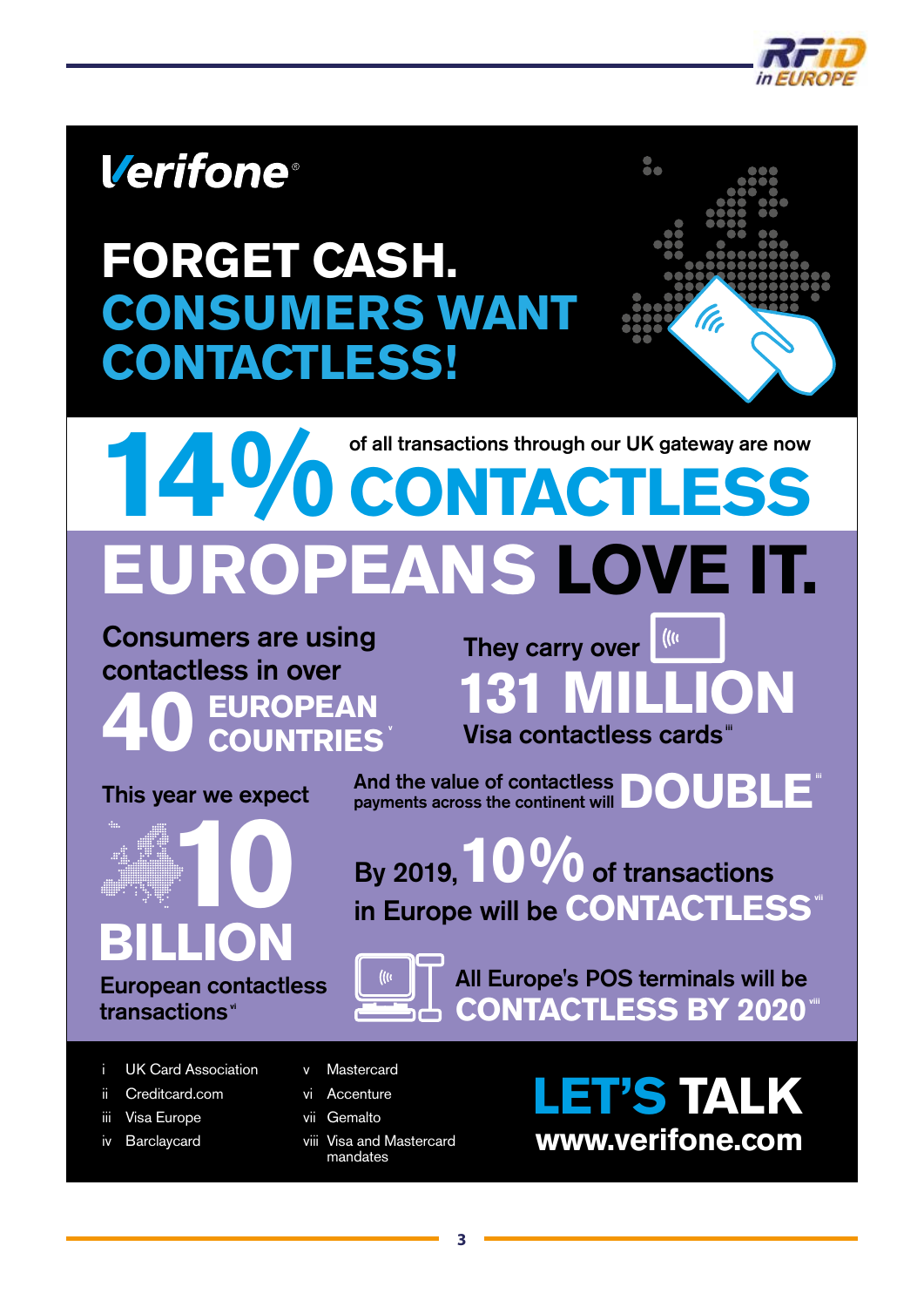

# <span id="page-3-0"></span>**SERVO ASSISTED GLOVE**

**When Volvo Powertrain in Skövde, Sweden is shipping engine-and gearbox assemblies, they normally use a base frame to which they then add various supports and fixtures. This is necessary due to the many different variants the assemblies may take, in order to meet customer specifications from the many countries Volvo serves.**



#### **< TRANSPORT FRAME AND VARIOUS SUPPORTS**

 When the frames and supports are returned to Skövde, they arrive in a total mix-up and need to be sorted, inspected and subsequently returned to stock. Some of them may need to be de-painted and repaired before they go into stock, all depending on how many turns they have done.

#### **RETURNED GOODS FOR SORTING >**

To facilitate the sorting, we equipped each of some 50 000 components with an RFID-tag and registered them into a database. We then developed a wearable RFID-reader and a thumb attachment with integrated RFID-antennas. The reader transferred the tag-ID to a PDA via Bluetooth. The PDA in turn would then transfer all data collected to the main computer via WIFI.

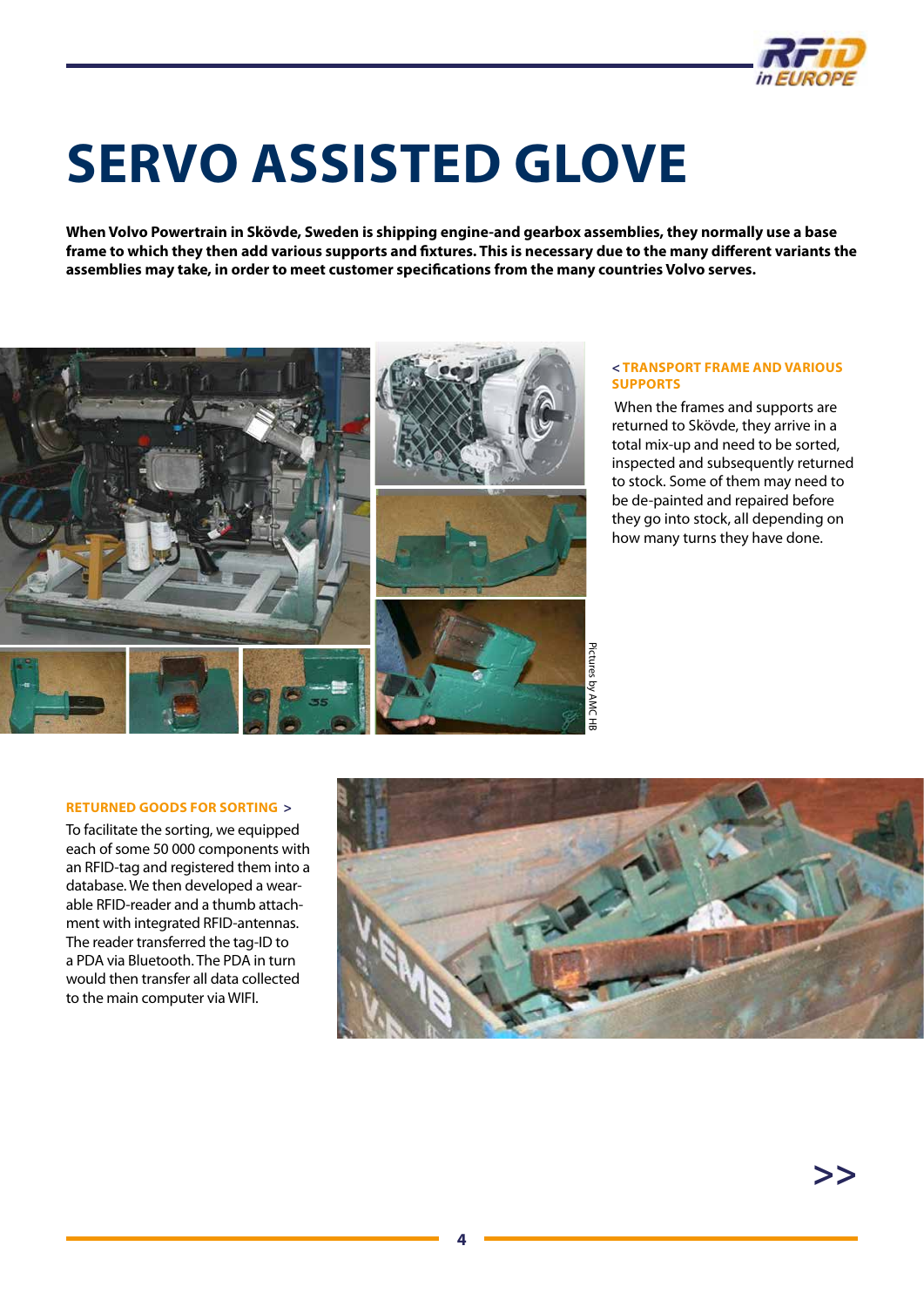





#### **THE RFID-EQUIPMENT USED IN THE SYSTEM**

Many of the components would weigh 10 kg and more, so the possibility of being able to identifying the component, yet gripping it with both hands was a welcome system feature.

Researchers at the NASA Johnson Space Center in collaboration with General Motors have designed and developed Robo-Glove, a wearable human grasp assist device, to help reduce the grasping force needed to operate tools for an extended time or

Pictures by AMC HB

Pictures by AMC HE



**RFID-TAG IN SPECIAL HOUSING**

for repetitive motion tasks. This wearable device allows the user to tightly grip tools and other items for longer periods of time without experiencing muscle discomfort or strain.

#### **THE ROBO-GLOVE >**

Research shows that continuously gripping a tool can cause fatigue in hand muscles within a few minutes, but initial testing of the Robo-Glove indicates the wearer can hold a grip longer and more comfortably. For example, an astronaut working in a pressurized suit outside the space station or an assembly operator in a factory might need to use 15- to 20 pounds of force to hold a tool during an operation but with the robotic glove they might need to apply only five to 10 pounds of force.

Bioservo Technologies AB is a leader in soft exoskeleton technology and combines medical know-how of people's needs with modern robotics technology to create innovative, strengthenhancing products.

Recently we were asked by the Swedish company Bioservo to take this technology a bit further and try



to integrate RFID into their Servo Assisted Glove called SEM "Soft Extra Muscle". The SEM is the result of a license agreement between Bioservo and GM-NASA as well as a long term development work carried out by both of these companies.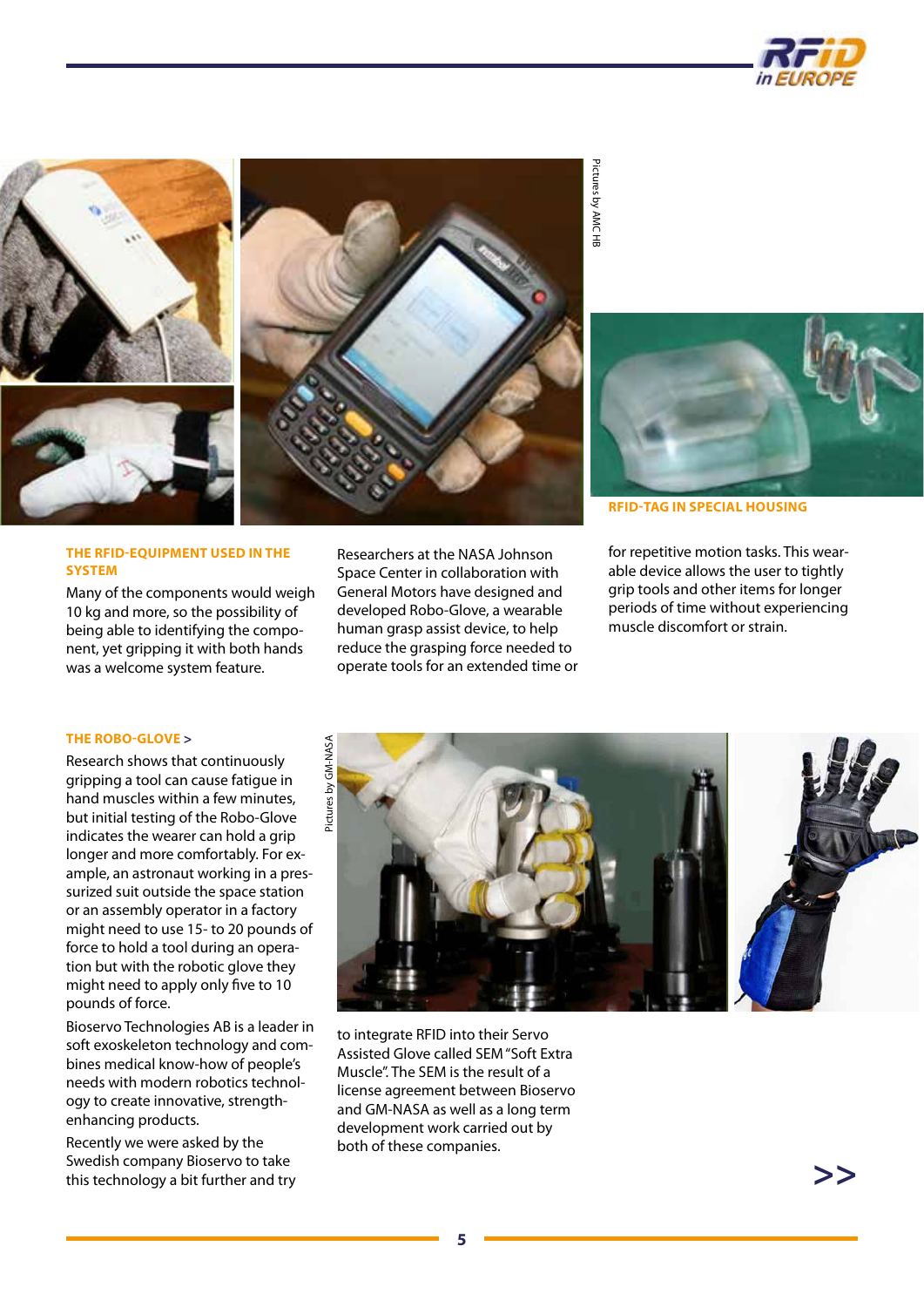

#### **THE SEM GLOVE >**

Pressure sensors are incorporated into the fingertips of the glove to detect when the user is grasping an object. Then the synthetic tendons automatically retract, pulling the fingers into a gripping position and holding them there until the sensor is released.

The SEM glove can be used as a rehabilitation aid, as well as helping people with impaired or limited arm and hand muscle strength, to enjoy a better life. Since there are many instances in industry where an operator has to grip a hand tool for a long period of time, the SEM can help reduce the risk of repetitive stress injury.

Initial tests incorporating RFID into the SEM glove showed very promising results. We first made some small V-grooved wheels which we fixed to a plastic plate. We draw up the contours of a hand and fixed the wheels at each position where a direction change of the antenna coil copper wire was needed. We then wound the coil to the inductance required and connected it to an RFID reader.

Our fear that the antenna fields in each finger would interfere with each other proved to be ungrounded. We had perfect readings over the entire field. Next step was to attach the coil to the SEM glove. We provisionally stitched the coil to the glove so that we could test when an object was gripped and the fingers bent. Also during these tests we had complete success with the readings. Now the plans are to continue refining the application.

> *For more information pls. contact: Bob Forslund AMC HB e-mail: [bobsan@bahnhof.se](mailto:bobsan@bahnhof.se) Phone: +46-702 89 11 42*



**THE CONTROLLER**



**THE PROVISIONAL COIL FIXTURE**



**THE GLOVE WITH ANTENNA READY FOR TESTING**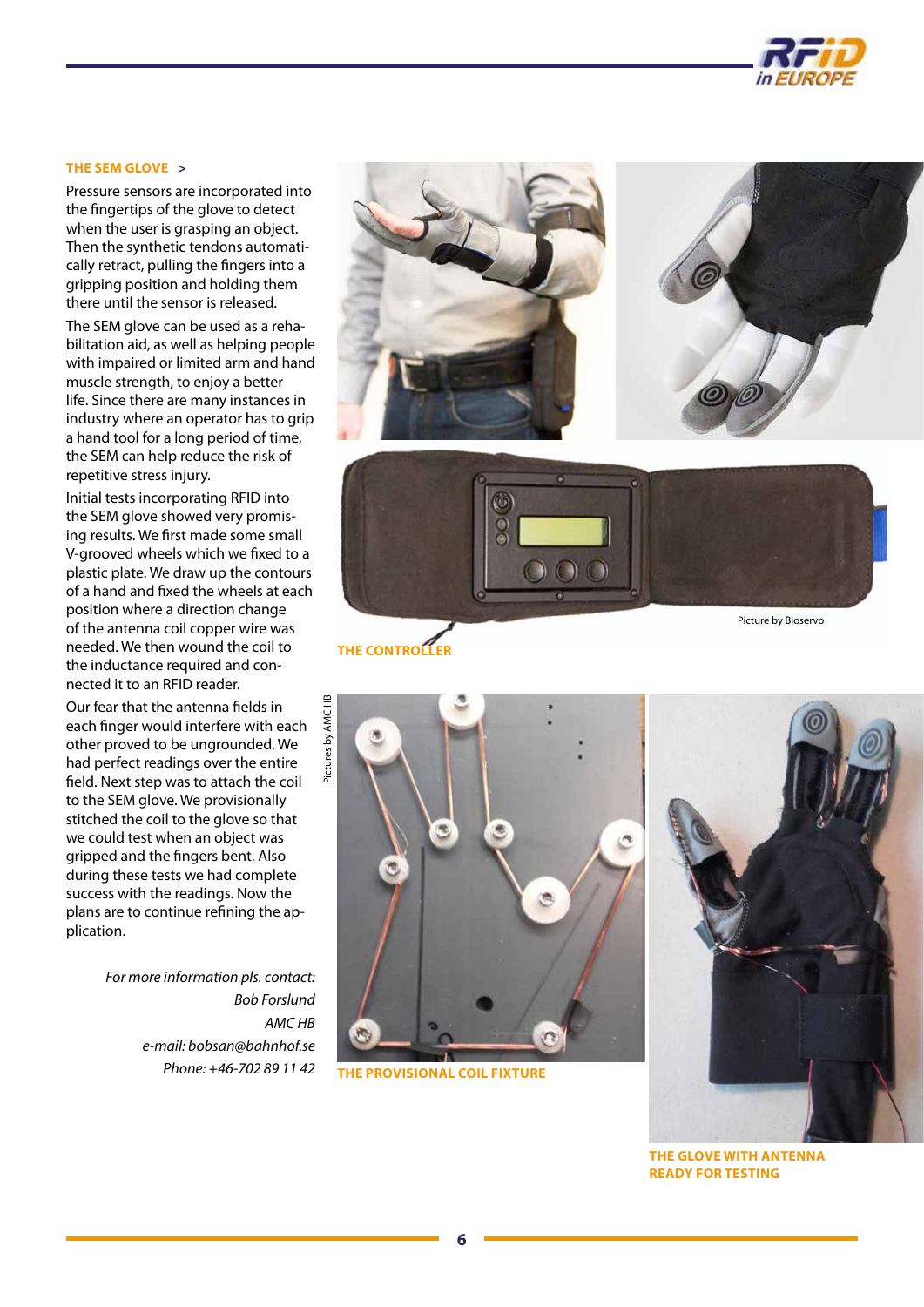

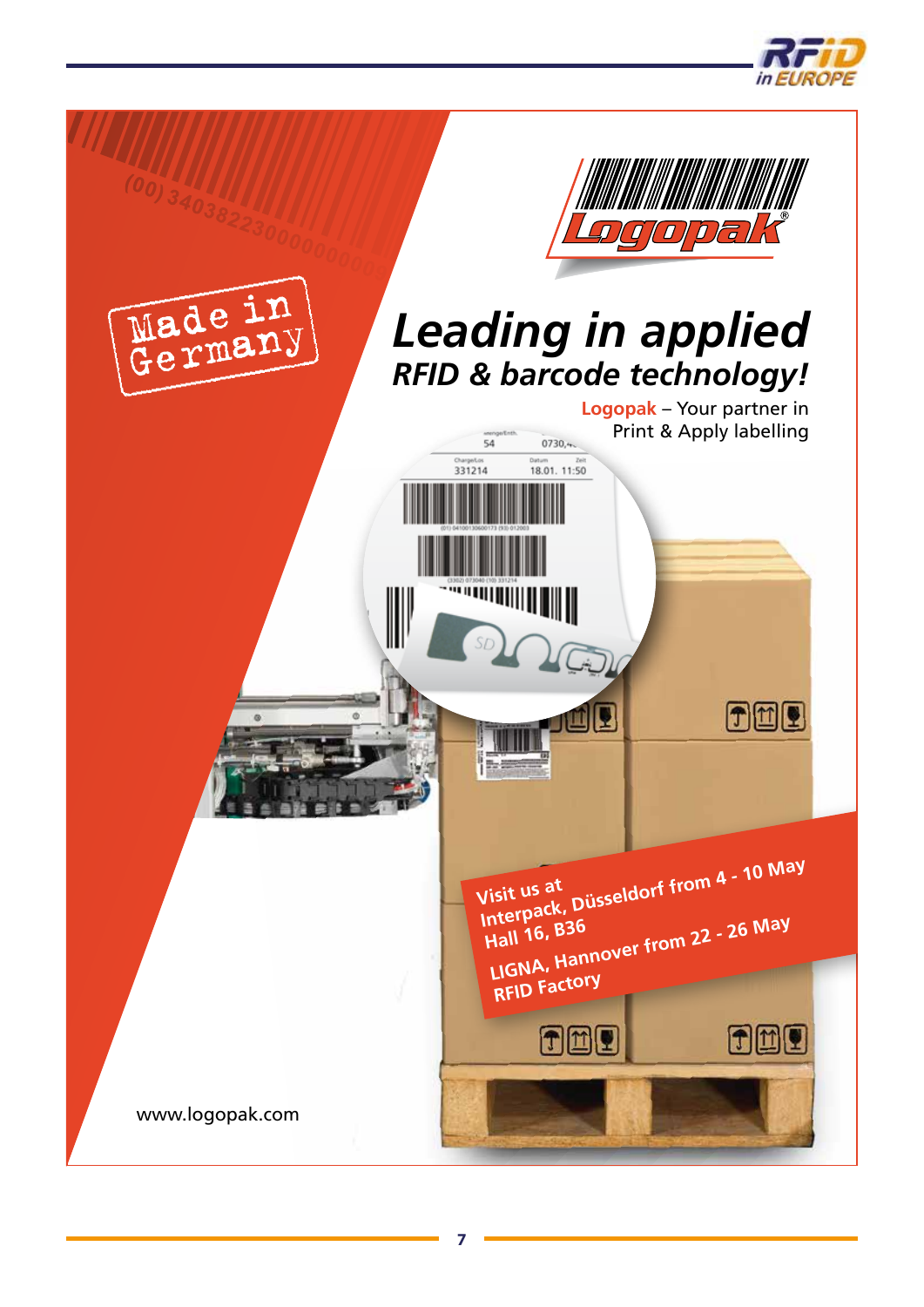

# <span id="page-7-0"></span>**WINNER OF THE GOLDEN TAG AWARD 2016 RFID / RTLS USING UWB TECHNOLOGIES FOR INDUSTRIAL APPLICATIONS**

 **Researchers (inventors: Z. Zou, C. Zhai, and L. Zheng) at KTH invented and developed wirelessly-powered / battery-assisted RFID and realtime location systems (RTLS) for fast identification and precise positioning for industrial internet-of-things (i-IoT).** 

Lucas Åhlström is delighted to propose that WSN Institute Sweden AB should be listed as a user of the above technology and a strong candidate for the RFID Nordic 2016 golden tag award. WSN is using such a solution in their the application of valuable and sensitive assets management in smart warehouses.

The technology exploits ultra-wideband radio (UWB) as uplink transmission with Time-Difference-of-Arrival (TDoA) technique, facilitating fast identification and precise positioning with accuracy better than 10 centimeters. In the downlink, standard UHF RFID or 2.4-GHz radio is used to support existing RFID or short range

wireless standards. Such an innovation asymmetric link avoids the implementation of power-hungry and complex UWB receivers on tags, while remaining compatible with the most popular RFID or 2.4-GHz industrial radio wireless interfaces. Thanks to the ultra-low-cost and low-power UWB transmitter on the tags, the system provides fast identification (up to >1000 tags per second) and accurate positioning in centimeter level (up to 10 centimeter), without complex hardware and additional cost. The specified operation flow and communication protocol enables the deterministic multi-tag management with reliable identification and fast position updates in the large-scale

multi-site environments. The system is consisting of a reader network with more than 4 reference receivers and 1 coordinator, meanwhile the tags can be configured as the battery-less (passive) one or the battery-assisted (active) one. The passive tag can be wirelesslypowered as traditional UHF backscattering tags yet an UWB transmitter powered by scavenged RF energy from the reader is used. Active ones in more sophisticated scenarios, consisting of a commercial 2.4-GHz transceiver and a customized Application-Specific Integrated Circuit (ASIC) UWB transmitter (Tx) is able to achieve up to 3 years battery life at 1600 tags per position update second with 1000 mAh battery in one cluster.

*<u>|</u>|<br>Lucd<br>Insti Lucas Åhlström is delighted to propose that WSN Institute Sweden AB should be listed as a user of the above technology and a strong candidate for the RFID Nordic 2016 golden tag award."*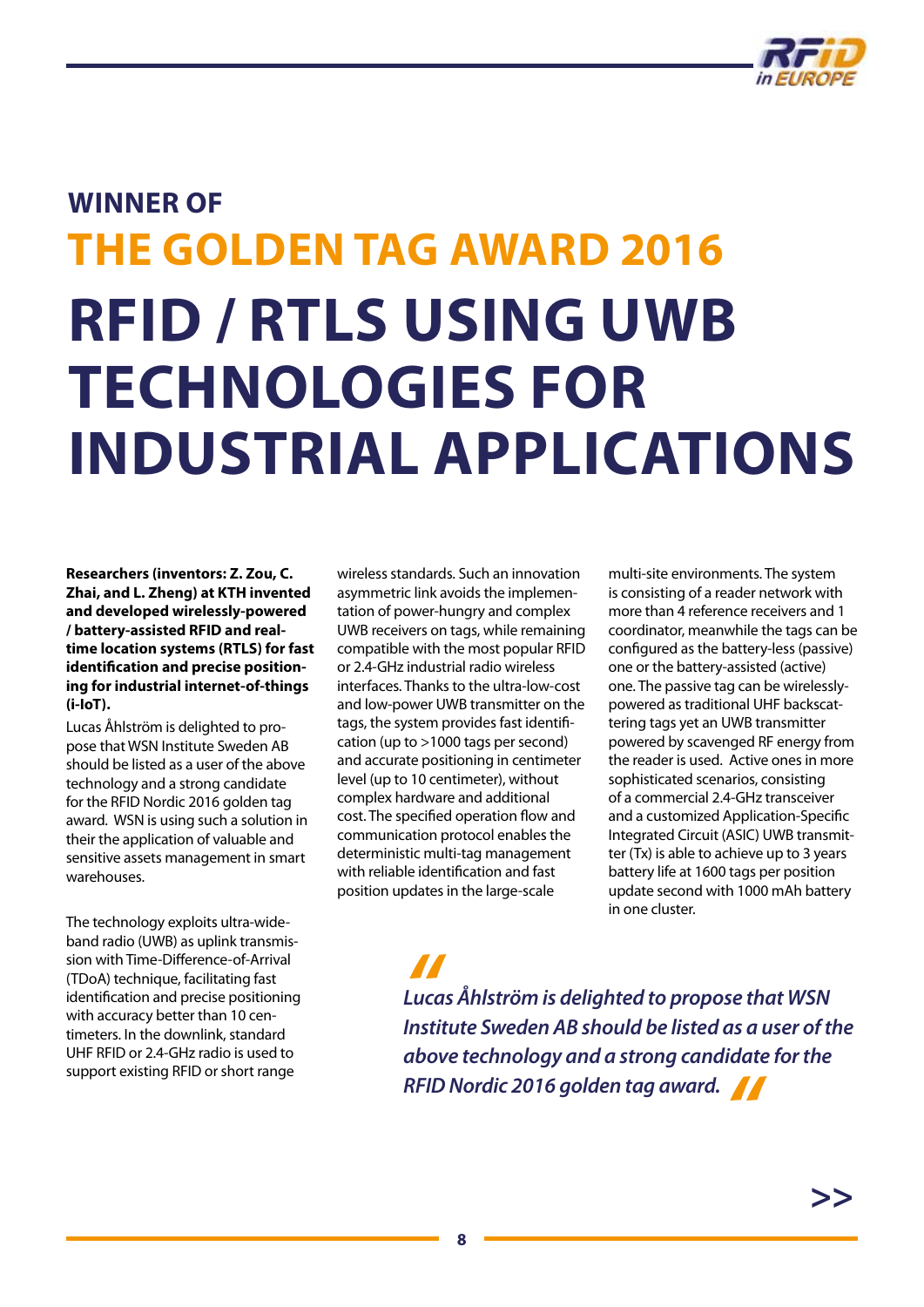

Compared to exiting RFID based RTLS, the proposed solution offers significant improvements in terms of positioning accuracy whereas can be 10x more cost-efficient than dedicated UWB ranging / positioning systems. The core technology has been filled for patent, and the solution is now under commercialization process with pilot trails or evaluation including

- WSN Institute Sweden AB for the application of assets management in smart warehouses;
- Patient tracking and motion detection (e.g., falling down), with Ambigua Medito AB
- Localization and communication in industrial environments, with DeLaval



#### **SDR PLATFORM FOR READER NETWORK**



**3-YEARS BATTERY LIFE OF TAG**





**DEMO OF INDOOR TRACKING**

*This work was recommend by Lucas Åhlström [lhlstrm5@gmail.com](mailto:lhlstrm5@gmail.com)*

*Inventors: Zhuo Zou, Chuanying Zhai, Lirong Zheng [zhuo@ieee.org](mailto:zhuo@ieee.org)*